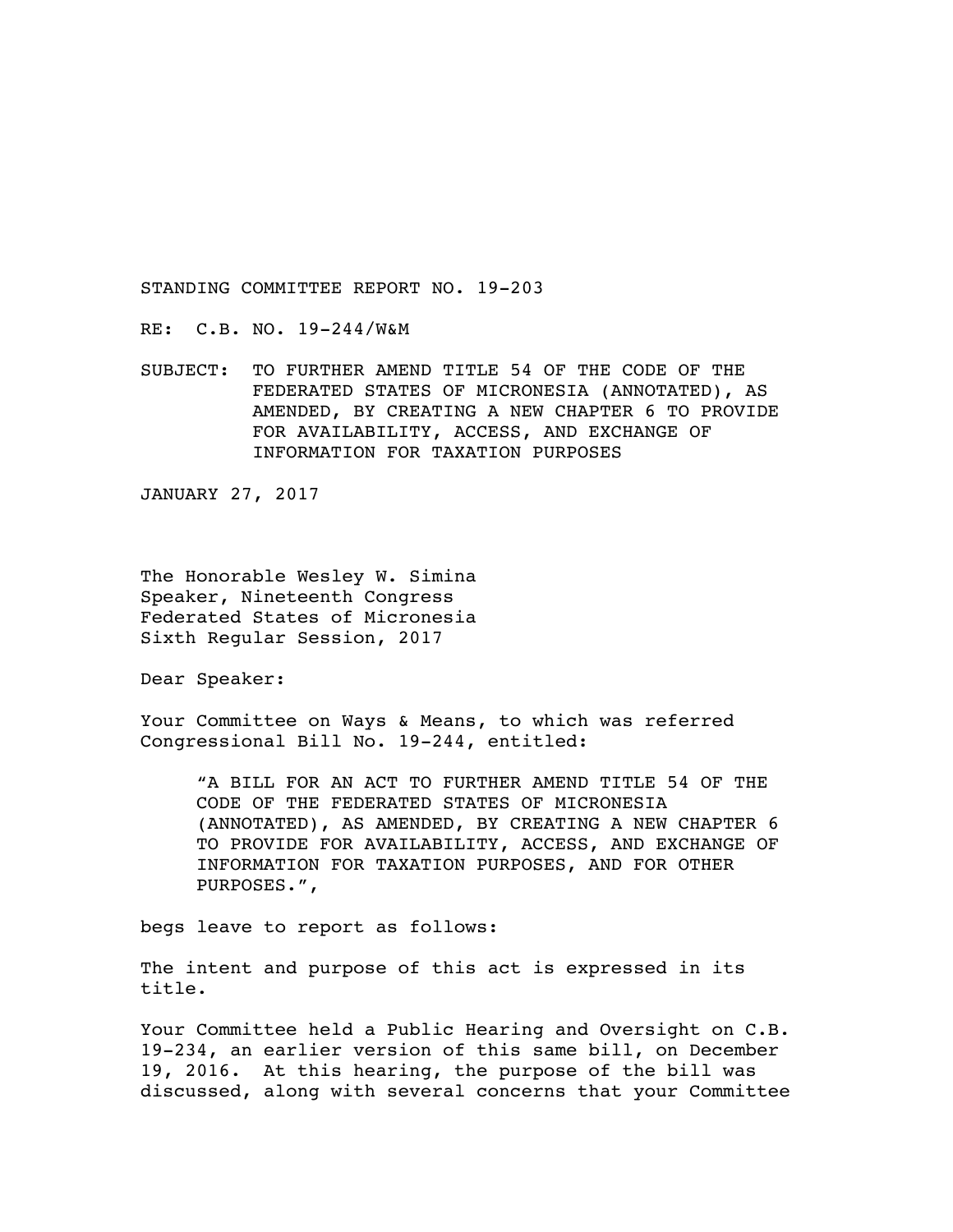RE: C.B. NO. 19-244/W&M

SUBJECT: TO FURTHER AMEND TITLE 54 OF THE CODE OF THE FEDERATED STATES OF MICRONESIA (ANNOTATED), AS AMENDED, BY CREATING A NEW CHAPTER 6 TO PROVIDE FOR AVAILABILITY, ACCESS, AND EXCHANGE OF INFORMATION FOR TAXATION PURPOSES

JANUARY 27, 2017

had regarding the bill. Your Committee noted that this bill was drafted by the Department of Justice, after being made aware of outside press reports claiming that the Federated States of Micronesia was at risk of being "blacklisted" by the Global Forum of the Organization for Economic Co-operation and Development (OECD). OECD is generally regarded as an influential international organization, whose Global Forum component (comprised of 138 member states) purports to be the "premier international body for ensuring the implementation of the internationally agreed standards of transparency and exchange of information in the tax area." Because the current tax law of the Federated States of Micronesia does not meet the Global Forum's standards, the Global Forum was reportedly preparing to add the Federated States of Micronesia to a "blacklist" which would potentially subject the country to decreased foreign business investment, as well as reputational damage.

C.B. 19-234 sought to address the concerns of the Global Forum, in order to avoid having the country placed on the Global Forum's blacklist. At the Dec. 19, 2016 Public Hearing and Oversight, representatives from the Department of Justice offered the belief that the bill was broadly effective at addressing the Global Forum's concerns, but the Department was unable to explain how the bill's many substantive provisions were specifically tailored to the bill's ultimate goal. Your Committee had two concerns, in particular, with the bill: (1) the scope of the bill appeared exceptionally large, subjecting all Micronesian businesses, including small mom-and-pop stores and roadside stands, to a comprehensive set of reporting, accounting and recordkeeping requirements, and (2) providing the Secretary of Finance with very large amounts of discretion to design her own rules and exercise her own judgments regarding what

 $\ddot{\phantom{1}}$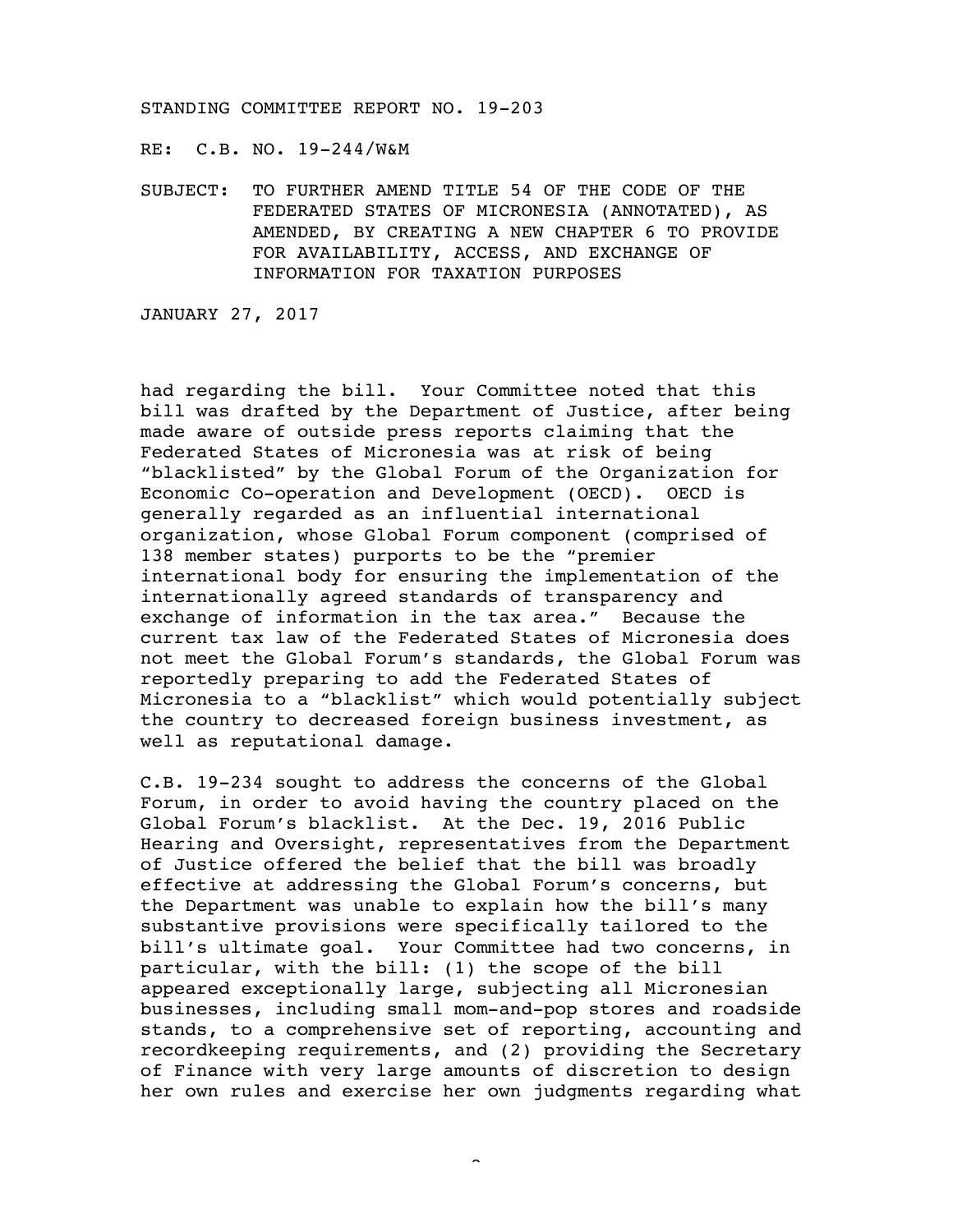RE: C.B. NO. 19-244/W&M

SUBJECT: TO FURTHER AMEND TITLE 54 OF THE CODE OF THE FEDERATED STATES OF MICRONESIA (ANNOTATED), AS AMENDED, BY CREATING A NEW CHAPTER 6 TO PROVIDE FOR AVAILABILITY, ACCESS, AND EXCHANGE OF INFORMATION FOR TAXATION PURPOSES

JANUARY 27, 2017

sorts of information must be reported by businesses, and which, if any businesses, might be given exemptions from the reporting requirements. Based on these concerns, the Department of Justice agreed to re-visit C.B. 19-234 and draft a new version of the bill that would reign in the wide-ranging discretion to be given to the Secretary of Finance and would more tightly fit the law to what was actually needed by the Global Forum to avoid placement on the blacklist.

C.B. 19-244 was transmitted to Congress by the Executive, as an updated version of this same tax information bill, in response to the first Public Hearing and Oversight. C.B. 19-244 made certain changes to C.B. 19-234, including stylistic changes such as the addition of a Purpose section.

After reviewing C.B. 19-244, your Committee held a second Public Hearing and Oversight on the new version of the bill, C.B. 19-244, on January 25, 2017, at 1:00 p.m. in the Congress Central Facilities Room. Present at this second Public Hearing and Oversight were members of your Committee, other members of Congress, representatives from the Dept. of Finance and Administration including Secretary Lawrence, representatives from the Dept. of Justice including Mr. Bacalando, and members of the General Public, including representatives from Micronesian Registration Advisors, Inc. (MRA).

The second Public Hearing and Oversight was opened by the Chairman of your Committee, Sen. Isaac V. Figir. Chairman Figir invited Secretary Lawrence and Mr. Bacalando to explain the purpose of the bill. Both Sec. Lawrence and Mr. Bacalando reiterated that the bill was necessitated by the Global Forum's pending decision to add the Federated

 $\ddot{\phantom{1}}$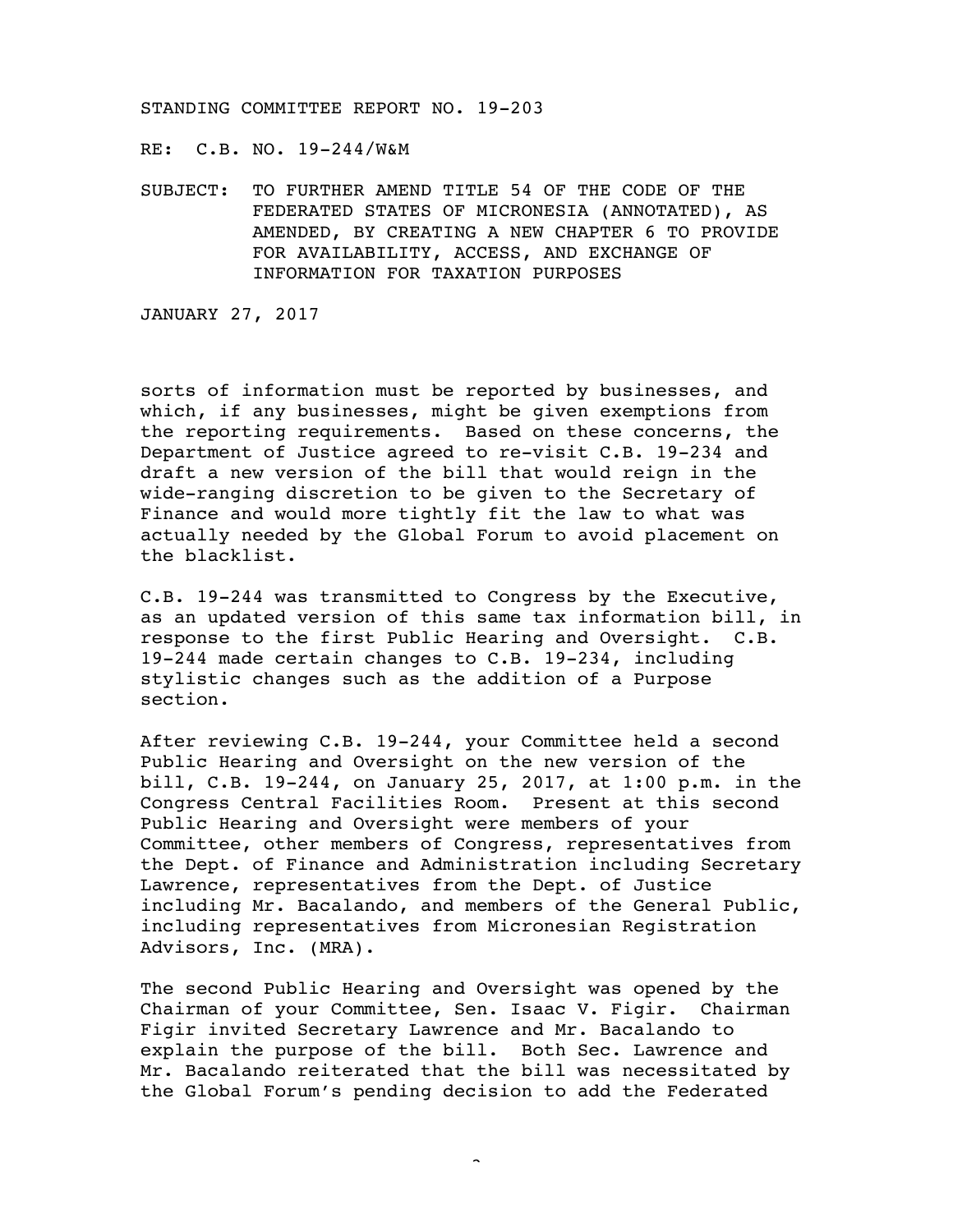RE: C.B. NO. 19-244/W&M

SUBJECT: TO FURTHER AMEND TITLE 54 OF THE CODE OF THE FEDERATED STATES OF MICRONESIA (ANNOTATED), AS AMENDED, BY CREATING A NEW CHAPTER 6 TO PROVIDE FOR AVAILABILITY, ACCESS, AND EXCHANGE OF INFORMATION FOR TAXATION PURPOSES

JANUARY 27, 2017

States of Micronesia to its "blacklist," should the country fail to change its tax information laws. Secretary Lawrence noted that a failure to pass the bill would likely lead to a blacklisting that could cost the country up to \$5 million per year in lost tax revenue. Your Committee asked representatives from the Dept. of Finance and Administration and the Dept. of Justice whether the bill would subject small businesses to excessive burdens. Your Committee was assured that the bill was "not intended to target small businesses" and representatives noted that the bill specifically allowed the Secretary of Finance to promulgate regulations to protect small businesses. Your Committee was told that the issuance of regulations protecting small businesses would be a top priority of the Dept. of Finance and Administration upon the passage of the bill, and that Congress would receive notice and a copy of the proposed regulations, with an opportunity to review and submit comments on the regulations, prior to their finalization. The Dept. of Finance and Administration stated that its regulations would aim to exempt small businesses from this law, to the extent that those businesses do not operate outside the Federated States of Micronesia. Moreover, your Committee was advised that small businesses, in any case, would be very unlikely to have any of their tax information actually shared with other countries, as it was noted that any tax sharing would come only pursuant to a valid treaty, and would be limited to those businesses which operate both in the Federated States of Micronesia and in the specific countries with which a relevant treaty had been signed.

Representatives from the Dept. of Finance and Administration and the Dept. of Justice also stressed to your Committee that C.B. 19-244 is merely "enabling legislation" and that, as such, it would simply allow the

 $\ddot{\phantom{1}}$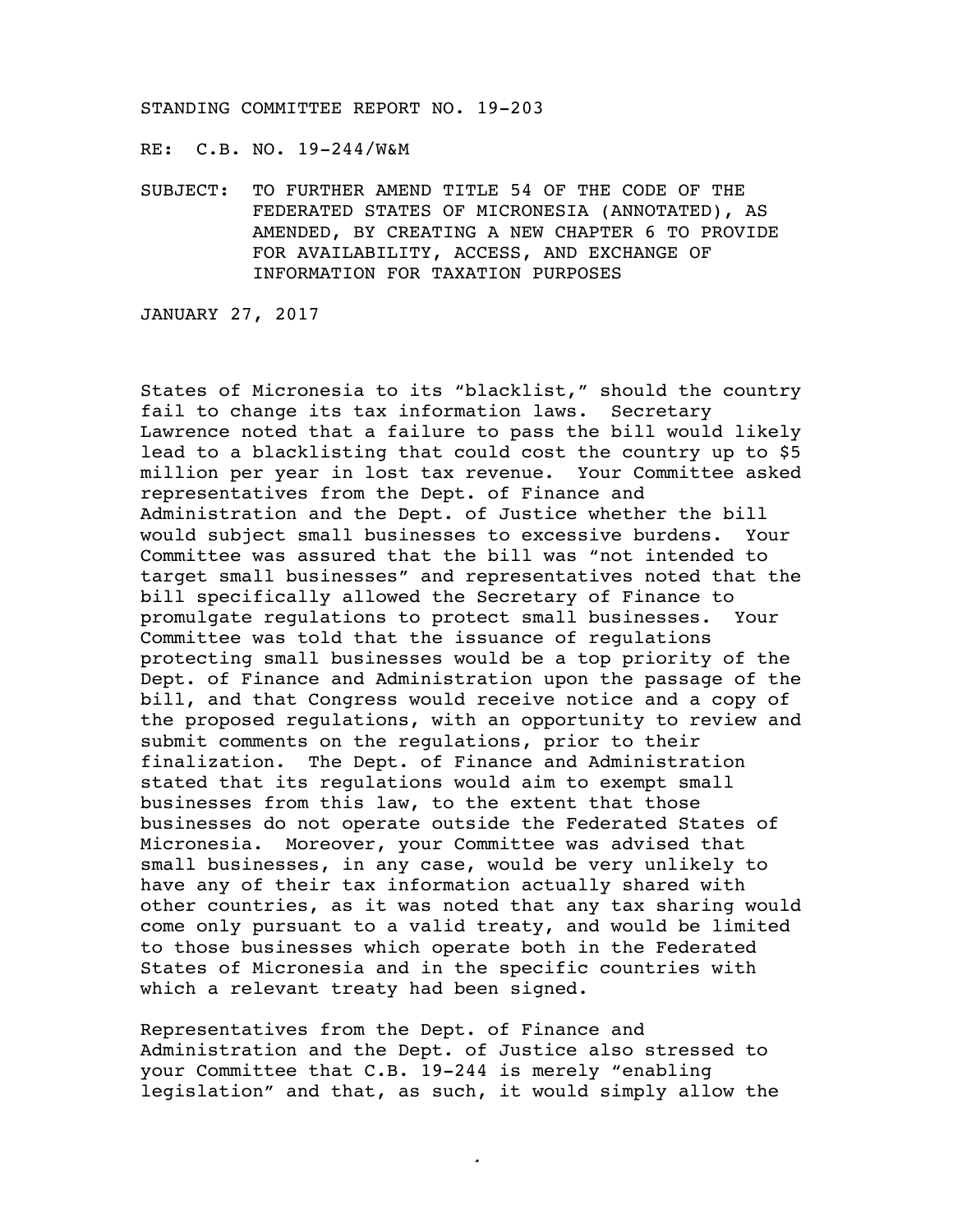RE: C.B. NO. 19-244/W&M

SUBJECT: TO FURTHER AMEND TITLE 54 OF THE CODE OF THE FEDERATED STATES OF MICRONESIA (ANNOTATED), AS AMENDED, BY CREATING A NEW CHAPTER 6 TO PROVIDE FOR AVAILABILITY, ACCESS, AND EXCHANGE OF INFORMATION FOR TAXATION PURPOSES

JANUARY 27, 2017

National Government to enter into valid tax information sharing agreements with other countries (a practice that is currently prohibited by law). Your Committee was assured that the substantive requirements of this bill are only aimed at allowing the Secretary of Finance and Administration to collect the information necessary to comply with a valid treaty. Your Committee was told that C.B. 19-244 was a necessary "first step" in bringing the information sharing portion of the country's tax law "in line with international standards." Congress, as usual, would continue have the opportunity to ratify or reject specific treaties brought before it.

Your Committee supports the underlying purpose of C.B. 19- 244: bringing the tax information reporting laws of the Federated States of Micronesia in line with international standards, in order to avoid being "blacklisted" and developing the appearance of a tax haven. Your Committee recognizes the time-sensitive nature of this bill, given that a potential blacklisting could take place in early or mid-2017. Your Committee notes that the C.B. 19-244 version of the bill continues to provide the Secretary of Finance and Administration with substantial discretion. Your Committee was pleased, however, to hear that the Dept. of Finance and Administration intends to act quickly, upon the passage of the bill, to promulgate regulations lessening the bill's potential burden on small businesses.

 $\overline{a}$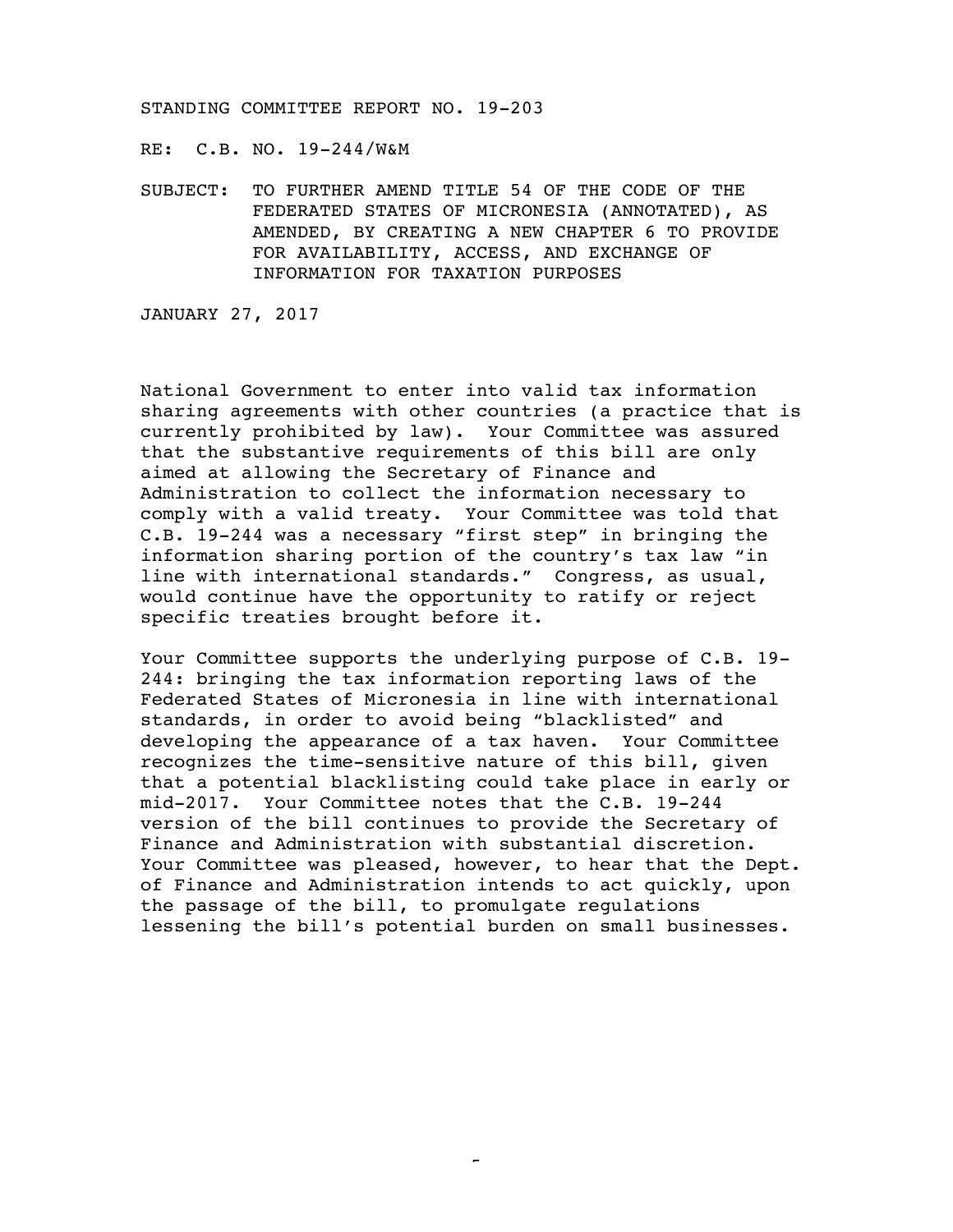RE: C.B. NO. 19-244/W&M

SUBJECT: TO FURTHER AMEND TITLE 54 OF THE CODE OF THE FEDERATED STATES OF MICRONESIA (ANNOTATED), AS AMENDED, BY CREATING A NEW CHAPTER 6 TO PROVIDE FOR AVAILABILITY, ACCESS, AND EXCHANGE OF INFORMATION FOR TAXATION PURPOSES

JANUARY 27, 2017

## CONCLUSION

Your Committee has carefully reviewed Congressional Bill No. 19-244. Your Committee on Ways and Means is in accord with the intent and purpose of C.B. No. 19-244, and recommends its passage on First Reading and that it be placed on the Calendar for Second and Final Reading in the form attached hereto as C.B. 19-244.

6

Respectfully submitted,

/s/ Isaac V. Figir /s/ Tiwiter Aritos Isaac V. Figir, chairman

/s/ /s/ Victor V. Gouland Victor V. Gouland, member Bonsiano F. Nethon, member

/s/ David W. Panuelo David W. Panuelo, member

Tiwiter Aritos, member

/s/ /s/ Bonsiano F. Nethon

/s/ /s/ Joseph J. Urusemal Joseph J. Urusemal, member

Paliknoa K. Welly, member